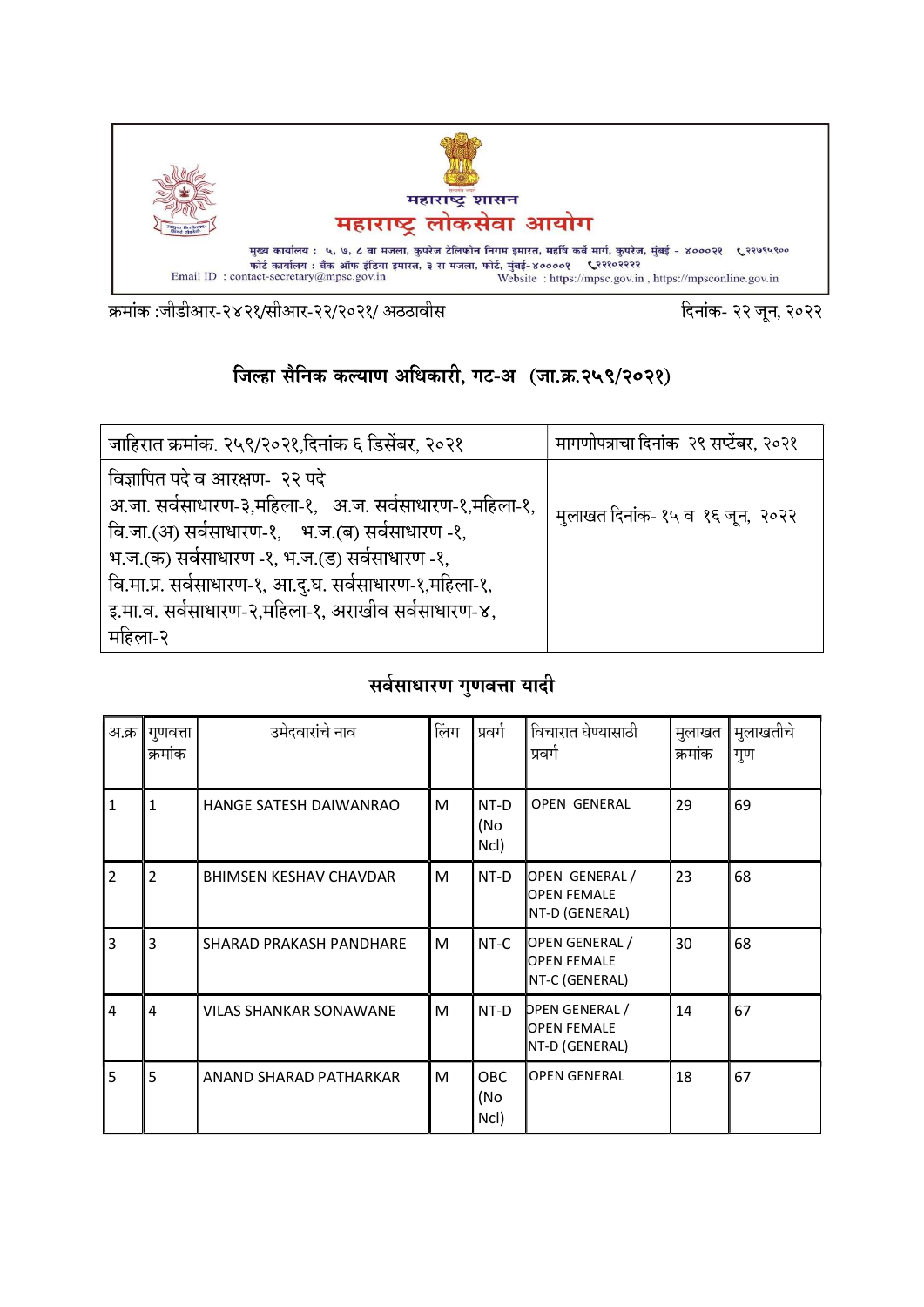| 6              | 6              | <b>GANESH GULAB YEWALE</b>      | M | <b>OPEN</b>                | <b>OPEN GENERAL</b>                                                      | 21             | 66 |
|----------------|----------------|---------------------------------|---|----------------------------|--------------------------------------------------------------------------|----------------|----|
| $\overline{7}$ | $\overline{7}$ | RATHOD NITIN VITHAL             | M | DT-A                       | OPEN GENERAL /<br>OPEN FEMALE/<br>DT-A (GENERAL)                         | 10             | 66 |
| 8              | 8              | <b>VIDYASAGAR LAHANU KORDE</b>  | м | <b>OBC</b>                 | OPEN GENERAL /<br>OPEN FEMALE/<br>OBC GENERAL/<br><b>OBC FEMALE</b>      | 5              | 65 |
| 9              | 9              | <b>SHAILESH KARTIK OKE</b>      | M | <b>OPEN</b>                | <b>OPEN GENERAL</b>                                                      | 9              | 64 |
| 10             | 10             | CHATUR PRASHANT ATMARAM         | M | <b>OBC</b>                 | OPEN GENERAL /<br><b>OPEN FEMALE</b><br>OBC GENERAL/<br>OBC (FEMALE)     | 19             | 64 |
| 11             | 11             | MILIND ASHOK APTE               | M | <b>OPEN</b>                | <b>OPEN GENERAL</b>                                                      | 15             | 63 |
| 12             | 12             | PATIL NILESH PRAKASH            | M | <b>OBC</b>                 | OPEN GENERAL /<br>OPEN FEMALE/<br>OBC GENERAL/<br>OBC (FEMALE)           | 16             | 63 |
| 13             | 13             | <b>MANMODE GANESH KISAN</b>     | M | <b>OBC</b>                 | OPEN GENERAL /<br>OPEN FEMALE/<br>OBC GENERAL/<br>OBC (FEMALE)           | 13             | 62 |
| 14             | 14             | JYOTI MOTIRAM GULVE             | F | SC                         | OPEN GENERAL /<br><b>OPEN FEMALE/</b><br>SC GENERAL/<br><b>SC FEMALE</b> | $\overline{2}$ | 61 |
| 15             | 15             | AGARWAL VICKY RAMESH            | M | <b>OPEN</b>                | <b>OPEN GENERAL</b>                                                      | $\overline{7}$ | 61 |
| 16             | 16             | SHARMA SAPNA<br>VIRENDRAMOHAN   | F | <b>OPEN</b><br>(No<br>Ncl) | <b>OPEN GENERAL</b>                                                      | $\overline{4}$ | 60 |
| 17             | 17             | DATTATRAYA JAYSING<br>INGAWALE  | M | <b>OPEN</b>                | <b>OPEN GENERAL</b>                                                      | 20             | 57 |
| 18             | 18             | SACHIN PANDHARINATH<br>WAGHMARE | M | <b>OBC</b><br>(No<br>Ncl)  | <b>OPEN GENERAL</b>                                                      | 17             | 56 |
| 19             | 19             | RAHUL VAIJNATH MANE             | M | SC                         | OPEN GENERAL /<br>OPEN FEMALE/<br>SC GENERAL/<br><b>SC FEMALE</b>        | $\mathbf{1}$   | 55 |